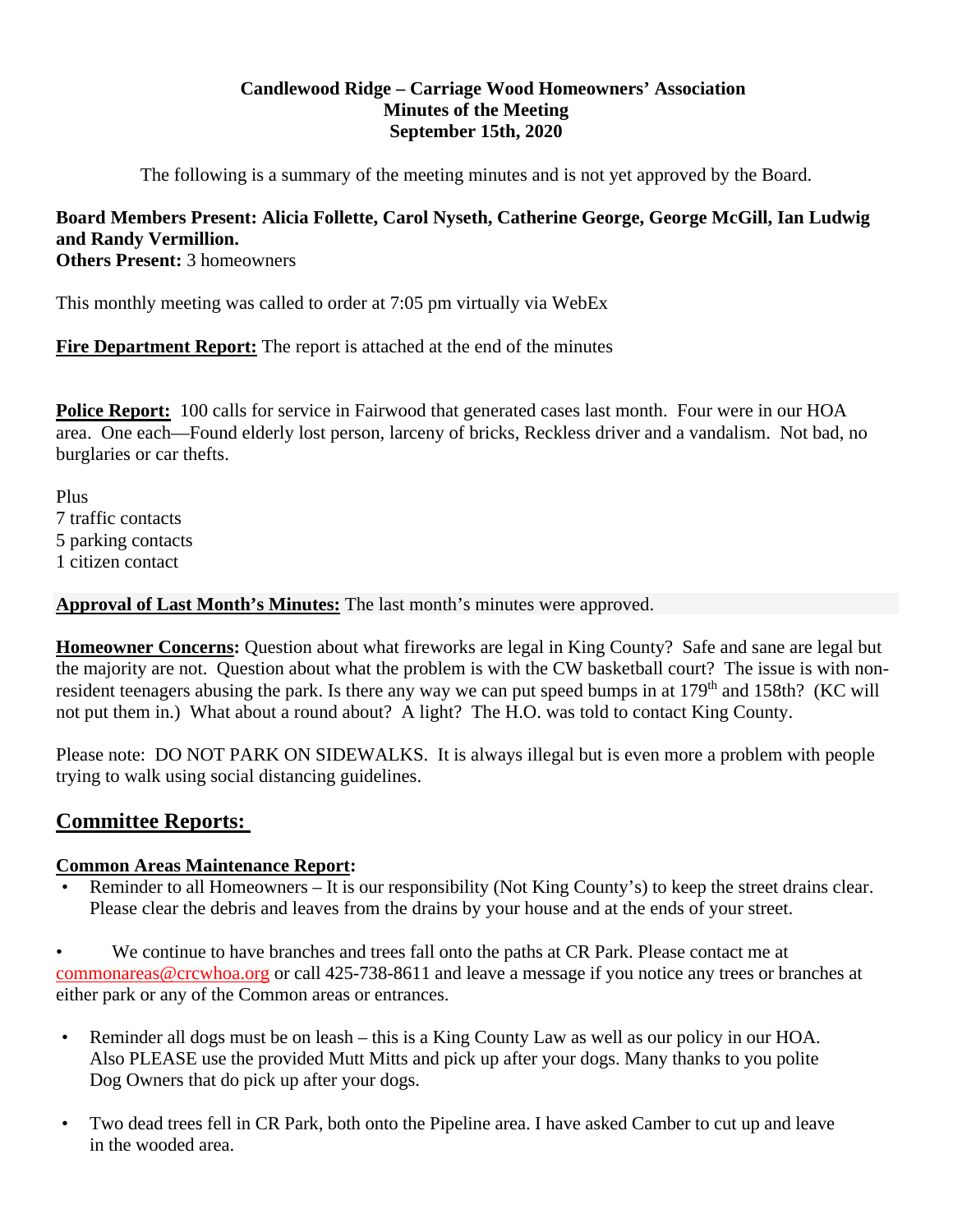- Now that it seems Summer is winding down I will be having the water at the Parks and entrance turned off in the coming week.
- King County is now in Phase 2 which means playgrounds are now open, but please use common sense and keep the recommended 6 ft distance. The Pickleball net has been put up and the lock is off the Basketball hoop. The HOA Board is going to be keeping a close watch on behavior. The graffiti has been primed with white primer now it just needs to be painted, we are not keeping the adjusting tool, BB hoop lock or padlocks in the shed any longer.
- We have mailed out a letter drafted by the HOA Lawyer regarding Park usage and social distancing and using common sense. The HOA assumes No Liability if anyone gets sick from using the Park or Playground Equipment.
- King County Sheriff Patrols and requests will now be coordinated by the CAM Chair and monthly reports will be submitted before each monthly meeting. Please contact the Board with any areas of concern and we will do our best to accommodate.
- Please keep a watch for suspicious Activity and call 911
- **Reminder:** Our parks are private parks which exist for the use and enjoyment of HOA residents, their families and guests. They are not public parks. Our park usage rules apply to everyone. Following are some of the rules that have been established to maximize safety, and minimize liability and maintenance cost:
- A. Park Hours: 9:00 am to dusk.
- B. No Smoking, alcohol, drugs, loud music, golfing, motorized vehicles or **Fireworks** are allowed.
- C. Animals must be leashed, and owners are responsible for cleaning up after their animals.

## **ACC Report:**

We accept ACR requests via e-mail when the form does not need paint chips. (All paint chips must be mailed or hand delivered.) It has been noted that paint requests have been received lately without paint chips as well as requests without ACR forms. All requests must be accompanied by ACR forms which must be signed, include a valid address and phone number and, if for paint or stain, must include paint chips and note which paint is for what part of the house (body, trim, deck, gutters, door, ...). If you want to speed up your notification, be sure that your email address is clearly written.

Due to the pandemic the ACC will consider ACRs with virtual paint chips but only when there is no question as to whether they would be approved. We will continue this policy throughout 2020 and will re-evaluate in 2021 to determine if this can become permanent.

ACC requests for this month were: 7 paint 1 driveway/walkway 1 shed

#### **Complaints Negotiations Report:**

There was one email complaint about kids' toys in the diveway. Please note that the complaints mentioned in the minutes do NOT include complaints generated by the annual walk thru unless specifically noted

## **Treasurer's Report:**

No report this month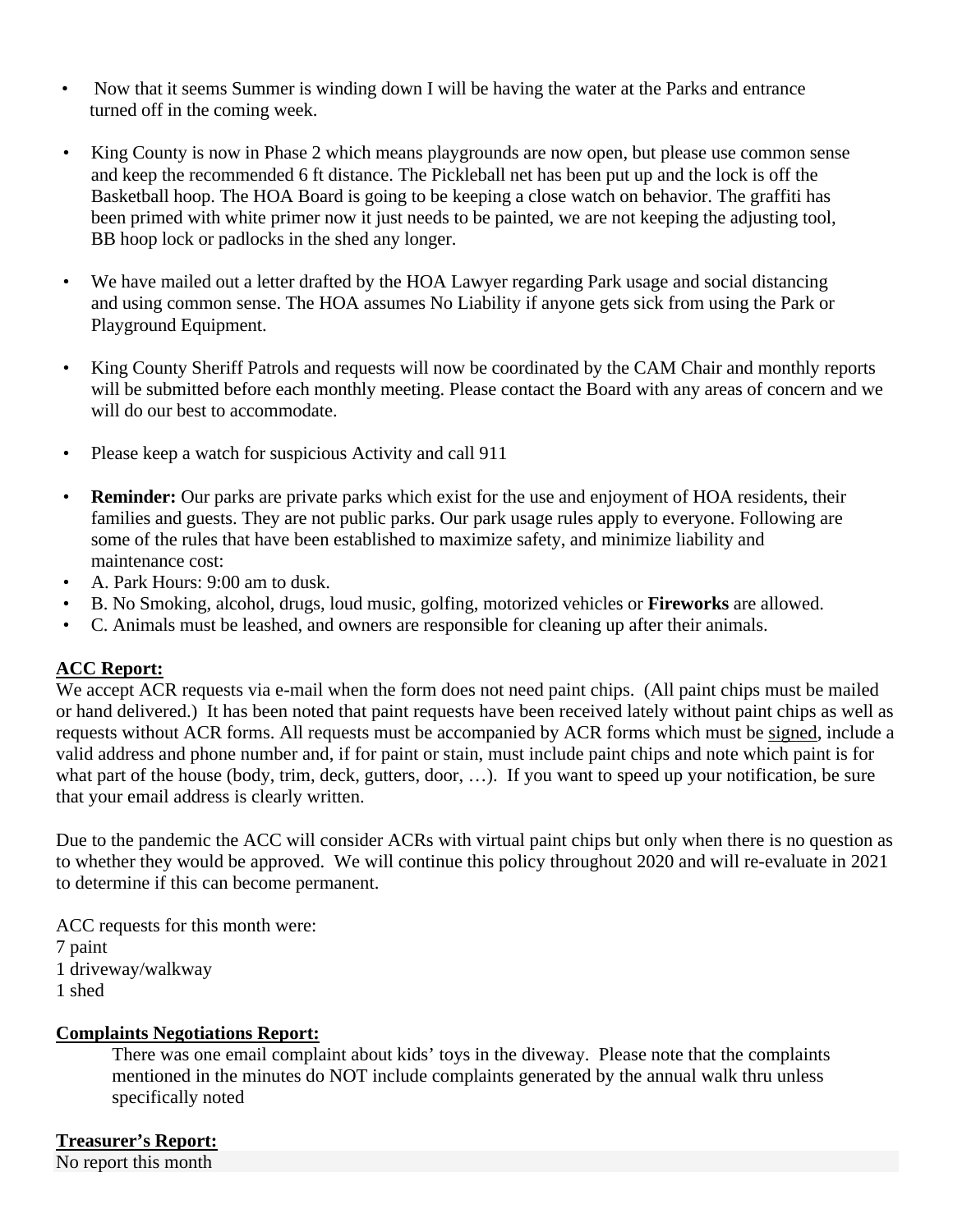## **Legal and Insurance Report:**

No report this month

#### **Community Events Committee**

We need volunteers. The Easter Egg Hunt was cancelled due to the lack of volunteers and the COVID-19 crisis. The Garage Sale and Summer Event are also canceled for the same reasons.

Please note that, if a home owner wants to reserve a park, he or she should contact the CAM chair at commonareas@crcwhoa.org or call 425-738-8611 #80 and leave a message.

## **Cul-de-Sac Committee**

## Cul-de-Sac Committee Report – September 2020

- ‐ Inspected all 18 Cul-de-Sac Islands and 5 Retention Ponds within the last 2 days
- All bushes, grass and tree maintenance in good condition some weeds growing
- ‐ No Islands recommended for renovation at this time no change in Island score for September

#### **On-going Issues/Concerns**

Next time Camber performs any Bark application within the neighborhood, most of the Islands and Retention Ponds could use an update. Most are looking pretty bare.

## **Web Site:**

No report this month.

## **Capital Improvement Committee:**

No report this month.

#### **Nominating Committee**

We still have an open position on the Board.

#### **Old Business:**

Walk thru status is going well. On third set of reviews. Thank you to the volunteers. The virtual meetings are working for us. Homeowners who want to attend can request the information from George at **president@crcwhoa.org**.

Signage at park is still under review but there have been only 2 volunteers to work on this.

#### **New Business:**

## **Please note that non safe and sane fireworks are illegal in the HOA because they are illegal in unincorporated King County.** Three years ago we had a house in our HOA burn down due to fireworks.

If you would like to give us your email address in order to be added to our email announcements please send your info to **bookkeeper@crcwhoa.org**. No one will see your email and we will not give it to anyone.

Roles for the 2020 HOA Board Members

| George McGill    | President / Common Areas Chair               |
|------------------|----------------------------------------------|
| Catherine George | Reporting Secretary / ACC Chair / Web Master |
| Alicia Follette  | Complaints / Treasurer                       |
| Carol Nyseth     | Vice President                               |
| Open             | <b>Community Events Committee Chair</b>      |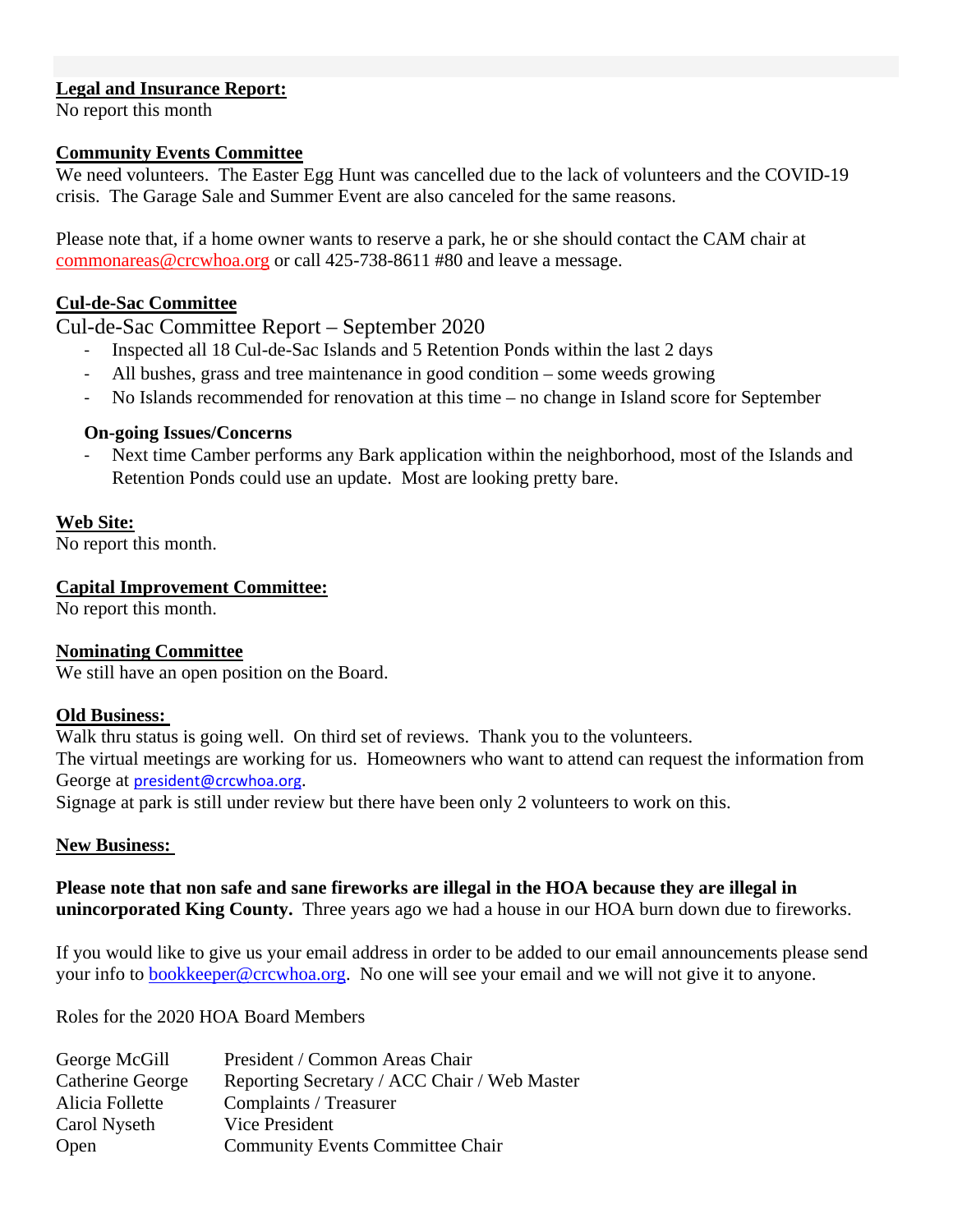Ian Ludwig ACC Member / CAM Member Randy Vermillion ACC Member / Cul-de-sac Chair \*Don Nelson Legal and Insurance \* Volunteer, not a Board Member

**Special Topics:** Visit our Website and contact the HOA via Email at:

Web – www.crcwhoa.org Facebook - Candlewood Ridge/Carriagewood HOA Email – president@crcwhoa.org info@crcwhoa.org architecture@crcwhoa.org If you would like to give us your email address in order to be added to our email announcements please send your info to bookkeeper@crcwhoa.org. Please visit us on Facebook also.

## **Executive session:**

We discussed one issue

A motion was made to adjourn the meeting at 7:28pm.

## **Next Board Meetings:**

- October  $20^{th}$ ,  $2020$
- November  $17<sup>th</sup>$ , 2020
- December  $15<sup>th</sup>$ , 2020
- January 19th, 2021
- February $16<sup>th</sup>$ , 2021
- March  $16<sup>th</sup>$ , 2021
- April  $20^{th}$ ,  $2021$
- May  $19^{8h}$ , 2021
- June  $15^{th}$ , 2021
- July 20th, 2021
- August  $17<sup>th</sup>$ , 2021
- September  $21<sup>st</sup>$ , 2021
- October  $19<sup>th</sup>$ , 2021
- November  $16<sup>th</sup>$ , 2021
- December  $21^{st}$ , 2021

<u> 1989 - Johann Barn, mars eta bainar eta idazlea (</u>

## **Annual Meeting:**

• January  $26<sup>th</sup>$ ,  $2021$  7:00 at Fairwood Community United Methodist Church For the duration of the current coronavirus emergency it will be held via telephone. All Homeowners are welcome to attend. Please contact the president of the board for connection instructions at  $president@crcwhoa.org$ 

Board meetings are usually held at **7:00 pm.** at the Sheriff's Office, Albertson's Shopping Center on the third Tuesday of the month. However, for the duration of the current coronavirus emergency they will be held via telephone. All Homeowners are welcome to attend. Please contact the president of the board for connection instructions at president@crcwhoa.org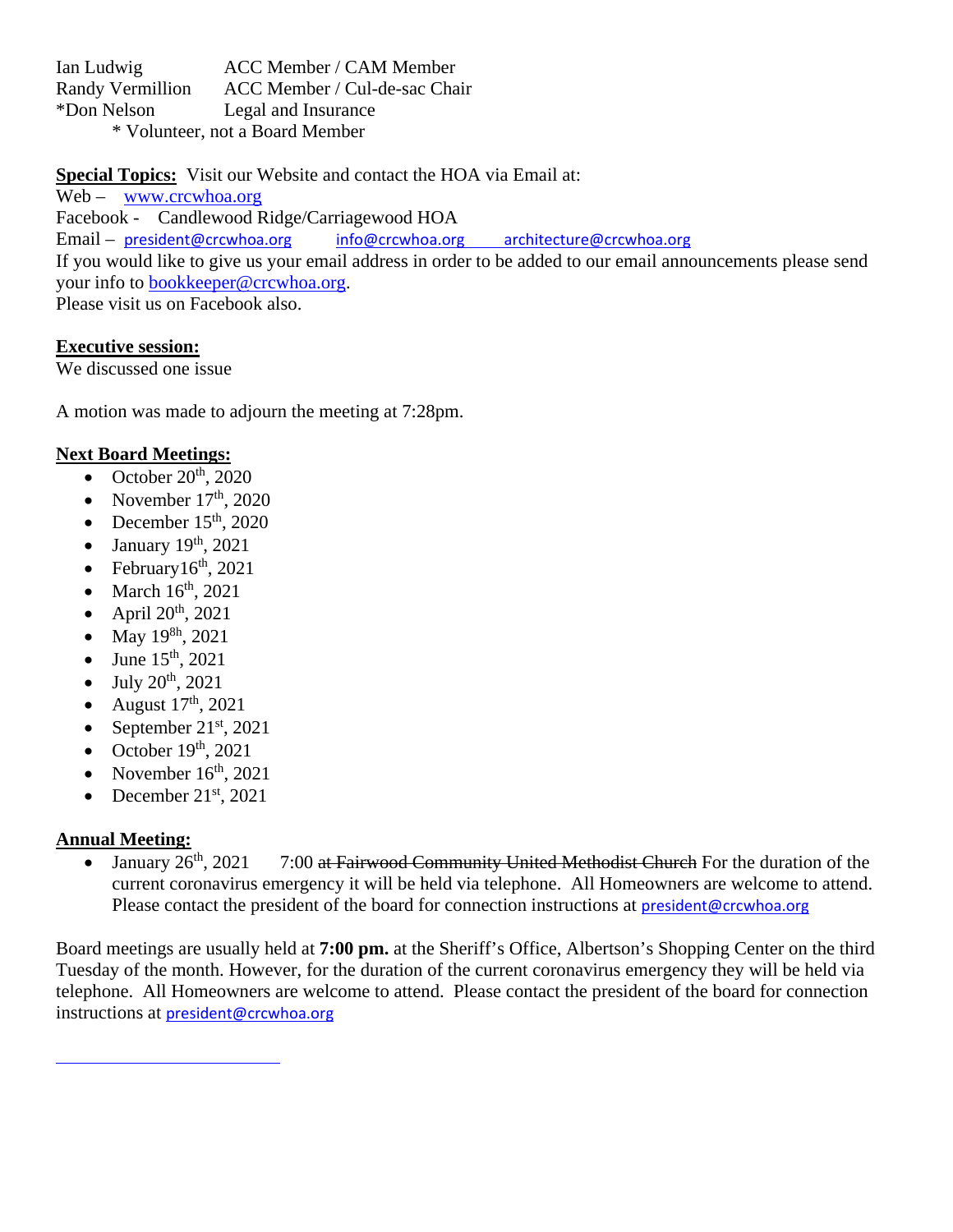# **Homeowners Association Update**

*September 2020*



## **September is National Preparedness Month**

September is National Preparedness Month. The Puget Sound region is seismically active, with hundreds of earthquakes occurring every year. Most of these earthquakes are so small they can only be detected by sensitive instruments. However, damaging earthquakes have occurred in this region during the past 130 years.

We have two faults that present a significant earthquake danger to our area. They are the Seattle Fault and the Cascadia Subduction Zone. The 2001 Nisqually Quake was a result of activity on the Seattle Fault line. The Cascadia Subduction Zone is a source of historically large earthquakes greater than 8.0 in magnitude.

With very large earthquakes, the ground can shake for as much as five minutes. The prolonged shaking causes much more extensive damage than shorter earthquakes. There are many things you can do to be prepared for an earthquake in addition to taking some general emergency preparedness steps.



## **Make a Plan**

Take a couple minutes and consider what your family may need in a disaster.

- **Age and capacity of your family members**. Who may need some help to evacuate and who is capable of assisting?
- Are there any **special dietary needs** in your household?
- What **medications and equipment** are needed?
- Is there anyone in your household who is living with a **disability or access and functional need**?
- Are there **languages other than English** spoken in your household? How will your family communicate in a disaster?
- What would you do with your **pets or service animals**?
- What if your **family is not together** when a disaster strikes?

 Be familiar with the types of disasters that could affect the area and have a communication plan *Source*: www.ready.gov

#### Basic Disaster Supplies Kit

To assemble your kit store items in airtight plastic bags and put your entire disaster supplies kit in one or two easy-to-carry containers such as plastic bins or a duffel bag.

## **A basic emergency supply kit could include the following recommended items:**

- Water (one gallon per person per day for at least three days, for drinking and sanitation)
- Food (at least a three‐day supply of non‐perishable food)
- Battery‐powered or hand crank radio and a NOAA Weather Radio with tone alert
- Flashlight
- First aid kit
- Extra batteries
- Whistle (to signal for help)
- Dust mask (to help filter contaminated air)
- Plastic sheeting and duct tape (to shelter in place)
- Moist towelettes, garbage bags and plastic ties (for personal sanitation)